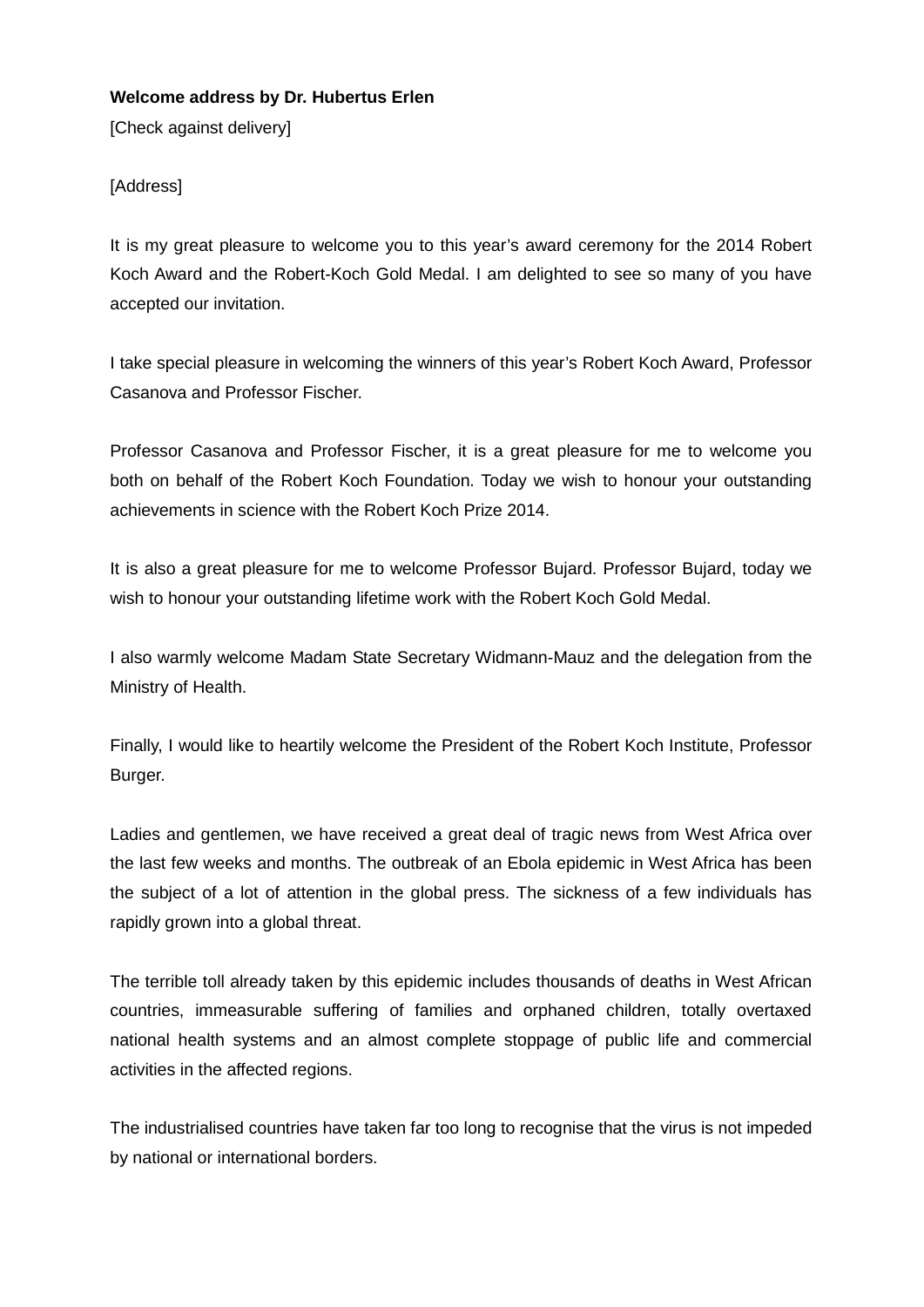A number of aid organisations have rapidly responded to the situation in West Africa but the sheer scale of the problem has prevented them from providing complete coverage of all affected areas. These aid organisations have complained that measures to provide the necessary massive levels of aid from Europe and the United States have taken much too long to get underway. Fortunately, this situation now seems to be changing.

Containing the epidemic through appropriate hygienic measures is certainly important and the right way to start. However, the West African countries are not able to do this by themselves, which is why massive amounts of aid from the Western countries are so important.

We also know that long-term protection of the population in general, and the committed helpers in particular, is only possible with vaccines and therapeutics. Unfortunately, these are not yet available. Only medical research and the development of effective medication can help and we are all hoping for progress in this area.

Ladies and gentlemen, the dramatic states of emergency in the Ebola crisis regions recapitulate the importance of maintaining our efforts to provide medical professionals with a constant supply of new resources for fighting sickness and infection.

We should remember that this new threat posed by the Ebola virus is not the only danger to the health of the general population, in both underdeveloped and developed countries alike. Over 100 years have passed since the groundbreaking discoveries of Robert Koch but old enemies such as tuberculosis, malaria, cholera or polio are far from being eradicated.

New threats are also making their presence felt:

in addition to Ebola, other examples are HIV/AIDS and new strains of the Influenza virus.

We are currently also discovering that many of our proven weapons have lost their edge: bacteria with multiple resistance to existing antibiotics are appearing ever more frequently, but new antibiotics are becoming ever more seldom.

It is the responsibility and duty of the industrialised countries to continue using their scientific and economic potential for this battle against old and new sicknesses. It is comforting to know that our government is fully aware of this responsibility.

Ladies and gentlemen, the scientists dedicated to medical research obviously need a solid material foundation and the best possible working conditions conducive to their research.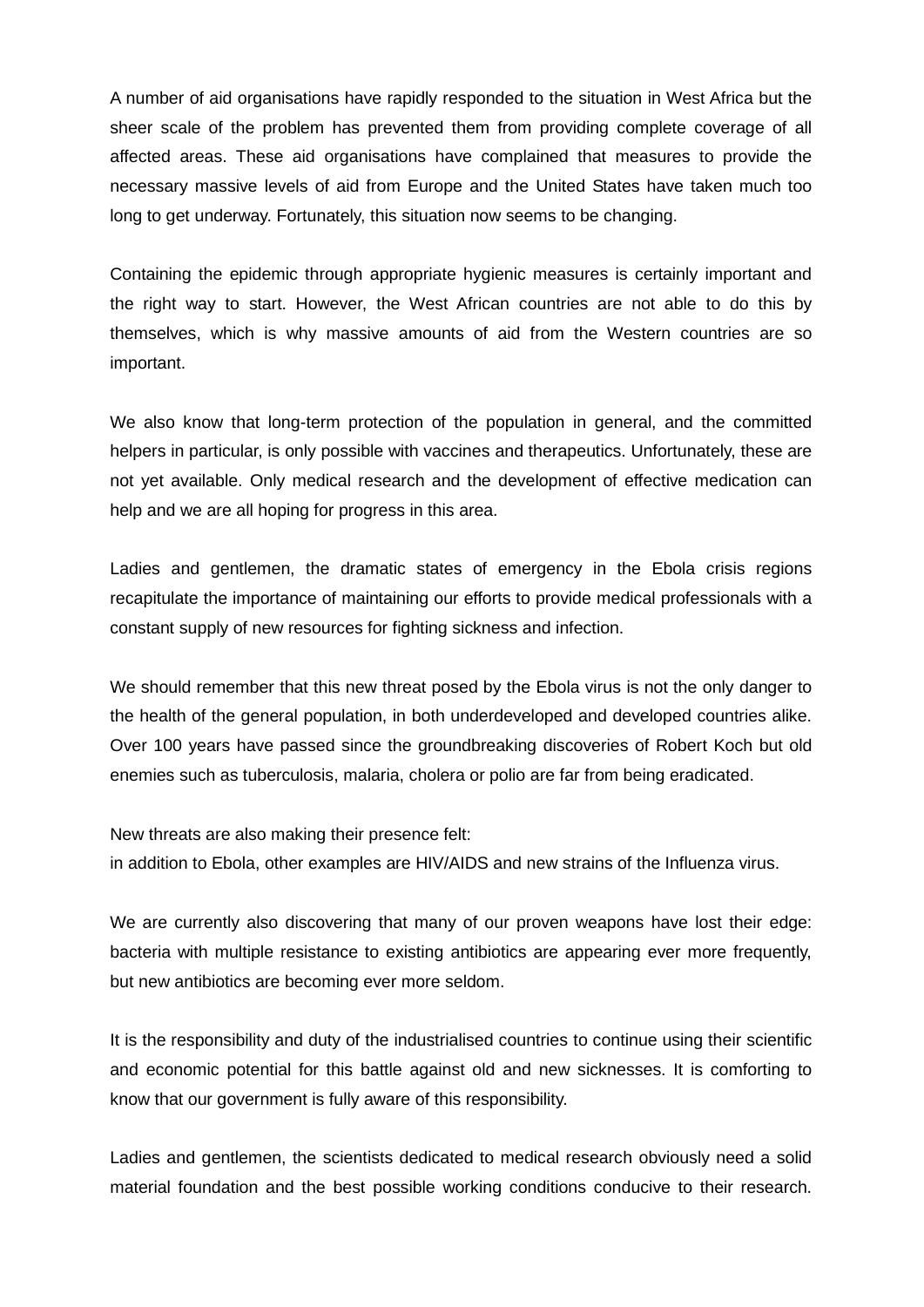Above and beyond this, they also need the encouragement and orientation provided by those who set an example and lead the way. The aim of the work performed by the Robert Koch Foundation and the presentation of our awards, is to highlight and honour recent outstanding achievements and thus provide motivation, inspiration and orientation for predominantly younger scientists.

The scientists to whom we shall pay tribute today are exemplary role models for young scientists.

With this in mind, we wish to honour the achievements of Professor Casanova and Professor Fischer, two scientists who have performed groundbreaking work on understanding host genes and their products in infectious diseases.

Professor Casanova and his colleagues have discovered "holes" in the immune systems of otherwise healthy children that make them susceptible to specific, sometimes life-threatening infectious diseases. This has great importance for the field of molecular diagnosis and for the development of targeted therapies using recombinant cytokines.

Professor Fischer is also occupied with discovering "holes" or switching errors in the immune system, in the area of congenital immune defects. He is regarded as a pioneer in the field of gene therapy and was the first scientist to successfully employ gene therapy in treating young patients with severe combined immunodeficiency. Professor Casanova and Professor Fischer, I congratulate you most warmly on behalf of the Board of Directors of the Robert Koch Foundation on being awarded the Robert Koch Prize 2014.

We all look forward to Professor Hoffmann's expert analysis of your outstanding scientific achievements.

Ladies and gentlemen, this year we are pleased to once again award the Robert Koch Gold Medal in recognition of the lifetime work of an outstanding scientist. Today we wish to honour Professor Bujard, who has been researching the mechanisms controlling the activity of genes as well as their practical implementation for combating infectious diseases since the 1980s. We also wish to honour his dedication, commitment and achievements in malaria infection research and the development of a malaria vaccine. Professor Bujard, in the name of the Board of Directors of the Robert Koch Foundation, I offer my warmest congratulations on receiving the Robert Koch Gold Medal. Professor Hengge will later provide us with a detailed overview of your impressive scientific life's work.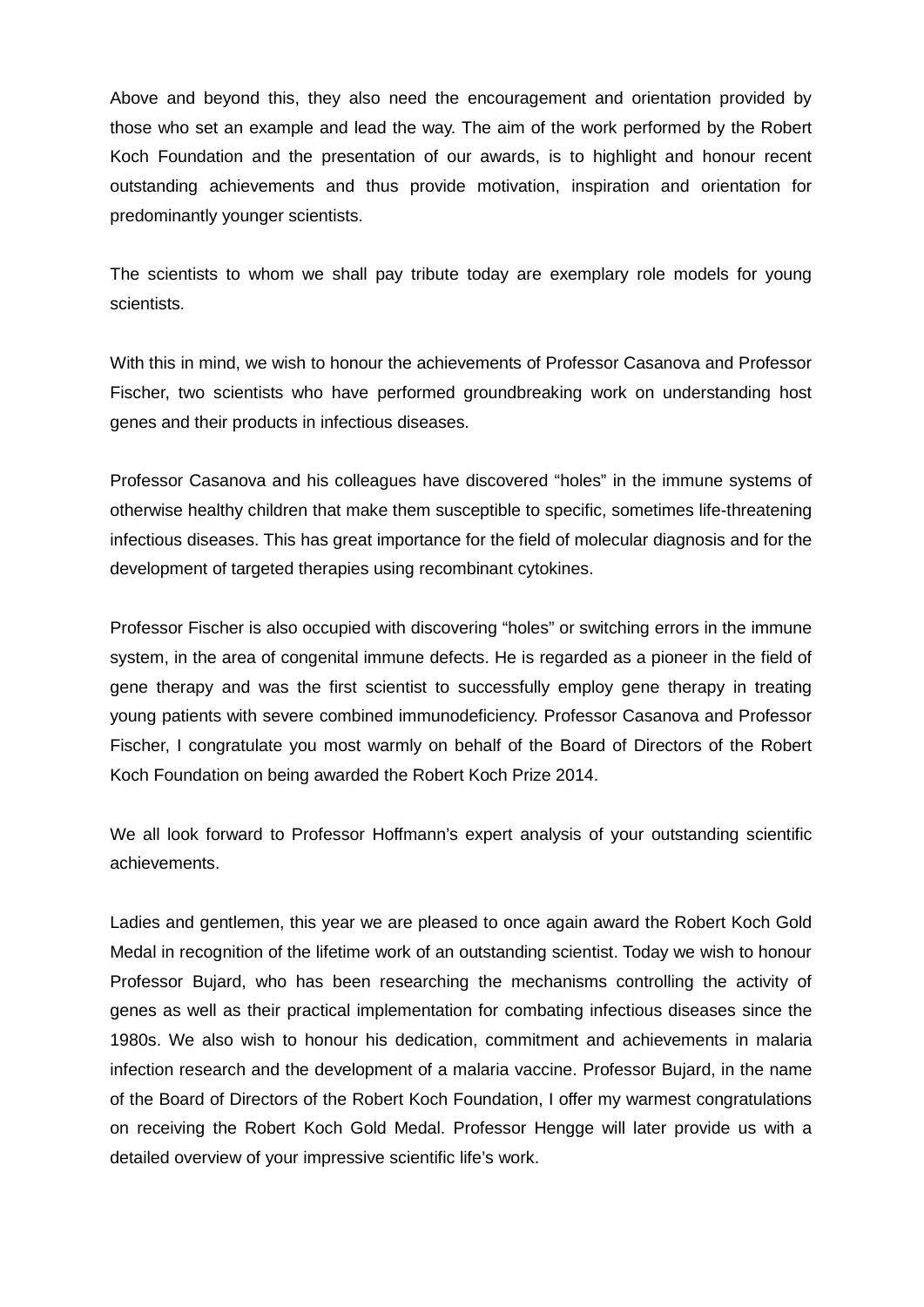Ladies and gentlemen, young persons committing their lives to a career in science certainly need a great deal of courage and optimism. They require the capacity to believe in the discovery of something new, something as yet unknown, and the ability to remain undiscouraged by setbacks.

Entirely in the tradition of the man from whom it takes its name, the Robert Koch Foundation is committed to the encouragement and promotion of young scientists on their long and arduous career path. This is why we also wish to acknowledge the work of young scientists who have already made promising scientific achievements.

This year we honour the following winners with post-doctoral prizes:

Dr. Benedikt Kaufer from the Freie Universität Berlin

Dr. Tim Lämmermann from the National Institute of Allergy and Infectious Diseases in Bethesda, United States and

Dr. Kai Papenfort from Princeton University.

Dr. Kaufer, Dr. Lämmermann and Dr. Papenfort, I would like to convey the warmest congratulations of the Board of Directors on receiving this award for your work, which will be honoured in more detail by Professor Hacker later.

Ladies and gentlemen, our annual award ceremony also offers me the chance to deeply thank all those who have supported the work of our foundation over the past year. Again in this year we have many reasons to thank you all, because the work performed by the Robert Koch Foundation is only possible through the support provided by numerous persons, companies and institutions.

I would first like to thank the delegation from the Ministry of Health for their advisory assistance and financial support.

Madam State Secretary Widmann-Mauz, we greatly appreciate the fact that the Ministry contributes half of the  $\epsilon$  100,000 prize money associated with the Robert Koch Award each year and we know that this is not occur as a matter of course.

I would like to thank the member companies and representatives of the Association of Research-Based Pharmaceutical Companies, who have been one of our most important partners for many years and who also provide substantial financial support.